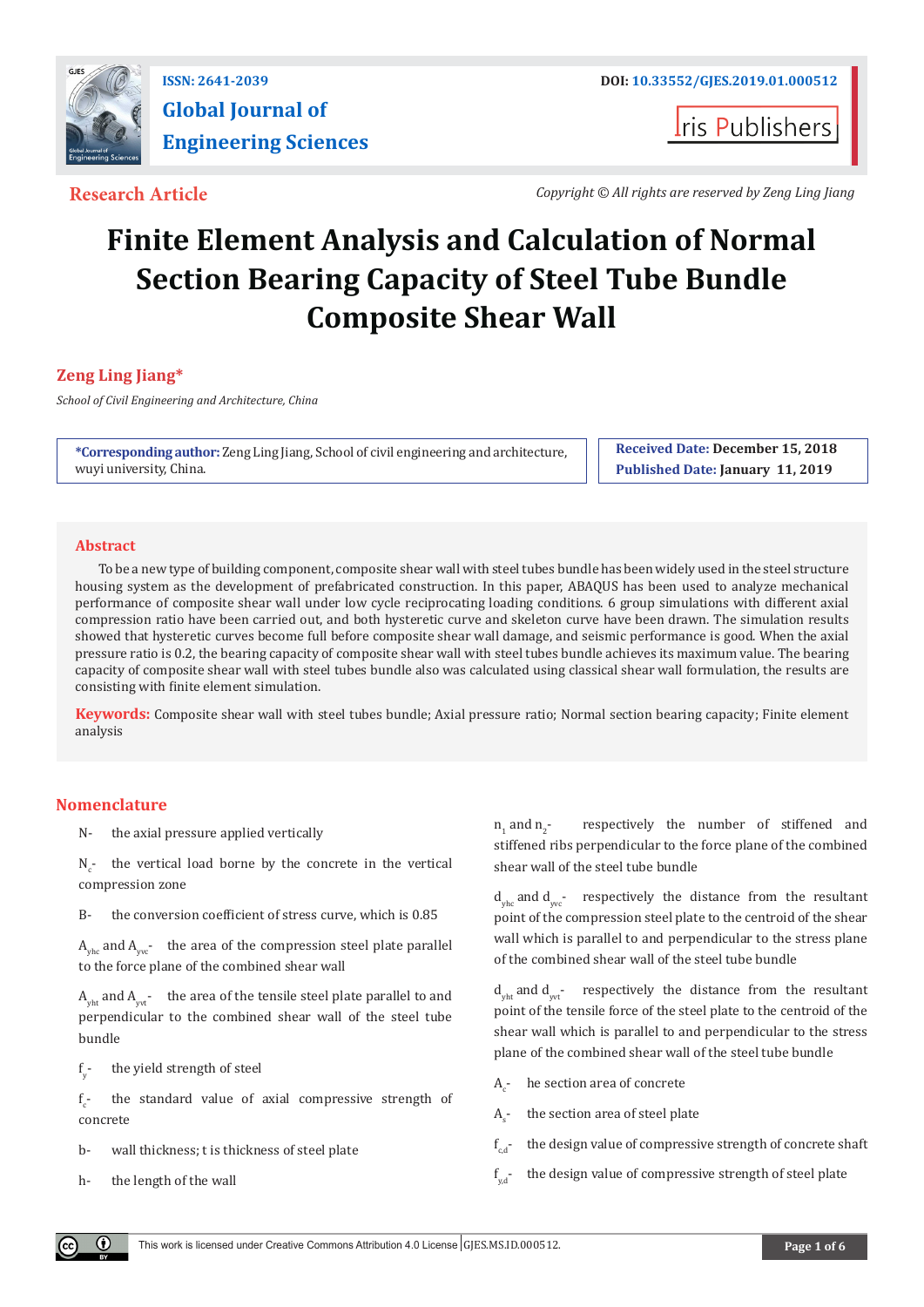- $f_{\epsilon}$ . the measured compressive strength of the concrete axis
- $f_{v^+}$ the measured yield strength of steel

### **Introduction**

In recent years, China's housing industry has been further accelerated under the background of the national promotion of prefabricated buildings, and various new structural systems have emerged. Steel plate shear wall mainly includes four forms at present, steel reinforced concrete composite shear wall, steel plate shear wall, single steel plate shear wall, double steel plate shear wall.

Tong, et al. [1] conducted the casing outside the i-steel filled concrete wallboard composite shear wall low reversed cyclic loading test, the test shows that fills in wall body responsible for 80% of the horizontal load, the steel frame for 80% of the overturning moment, in the process of the test concrete wall crack first, then the steel frame to yield, the final damage is due to concrete crushed wall corner. Soon H C and Bryce T conducted low-cycle repeated load tests on reinforced concrete shear walls with steel tube, channel steel, bolt and concrete edge members on both sides of the wall and compared the seismic performance of different forms of shear walls. Jiaru Qian [2] has carried out the pseudo-static test study on the shear wall of concrete-filled steel tube in six restrained edge members, which shows that the ultimate failure mode of the shear wall is bending failure and the concrete collapse at the bottom. The bearing capacity and deformation properties of this shear wall are larger than those of reinforced concrete shear wall with the same parameters.

Jinyu Lu, et al. [3] made four 1/3-scaled test specimens that are designed for the experimental study. Two of the specimens are steel plate shear walls with slits (SPSWUSs), and the other two are traditional SPSWSs. Testing of the system were performed under cyclic lateral loading. Results show that SPSWUS has rather high energy dissipation capacity and good ductility as well as relatively high lateral stiffness and ultimate bearing capacity when compared with the tradition SPSWS. Experimental results correlate well with those from the finite element analysis, which validates the finite element model.

Zhao Q, et al. [4] put forward a new combined shear wall of precast reinforced concrete slabs. The precast concrete slabs are suspended on both sides of the steel plate through shear bolts. According to whether there is a certain gap between the concrete wall slabs and the surrounding beams and columns, they are divided into traditional and improved forms. As for the improved composite shear wall of steel plate, the concrete wall plate only plays the role of restraining the external buckling of steel plate at the early stage of load loading. With the increase of displacement, the concrete wall plate starts to work together with the steel plate to control the deformation and improve the bearing capacity at the later stage of the structure.

Emori [5] carried out compressive and shear tests on 1/4 scale double-plate shear walls with longitudinal and transverse stiffeners. The results show that the ductility and bearing capacity of the shear walls are very good. The results of shear tests are compared by finite element analysis, and the bearing capacity formula of the shear walls is derived. Clubley, et al. [6] and others studied Bi-Steel composite shear wall. The shear wall was connected with concrete by horizontal shear bond between two steel plates. 12 shear walls with different steel plate thickness, shear bond spacing, steel plate spacing, and other parameters were tested. The strength of local steel plate was calculated by numerical simulation. The strain of steel plate and shear bond is analyzed. Suggestions for the selection of plate spacing and thickness are put forward.

As a newstructure form, itis necessary to analyze its mechanical properties. This paper mainly deduces the bearing capacity formula of the normal section of the steel tube bundle composite shear wall and establishes the finite element model corresponding to the actual situation under the different axial pressure ratio to verify the correctness of the formula. The results of finite element analysis show that the composite shear wall with steel tube bundle has full hysteretic curve, good ductility and good seismic performance within the range of bearing capacity.

### **Establishment of Finite Element Model**

#### **Selection of constitutive model**

The geometric dimensions of the model are shown in Figure 1. The steel plate of steel tube bundle shear wall adopts Q345. The steel plate material property is selected according to the literature [7], and the yield strength of steel plate is 345MP. The concrete strength grade is C50, and the standard values of axial compressive strength and axial tensile strength are  $f_{ck} = 41 Mpa$ ,  $f_{ik} = 3.1 Mpa$ respectively according to the specification. The constitutive model adopts the plastic damage model of concrete [8].



#### **Contact model and boundary conditions**

The contact between steel tube and concrete is limited slip, the tangential friction coefficient is 0.4, and the normal is hard contact. Both steel pipe and concrete are simulated by solid units, and the steel pipe and upper and lower cover plate are bound. Low cyclic reciprocating load is applied on the horizontal direction of the upper end platen, and uniformly distributed load is applied on the upper end cover plate to achieve the bearing capacity of the composite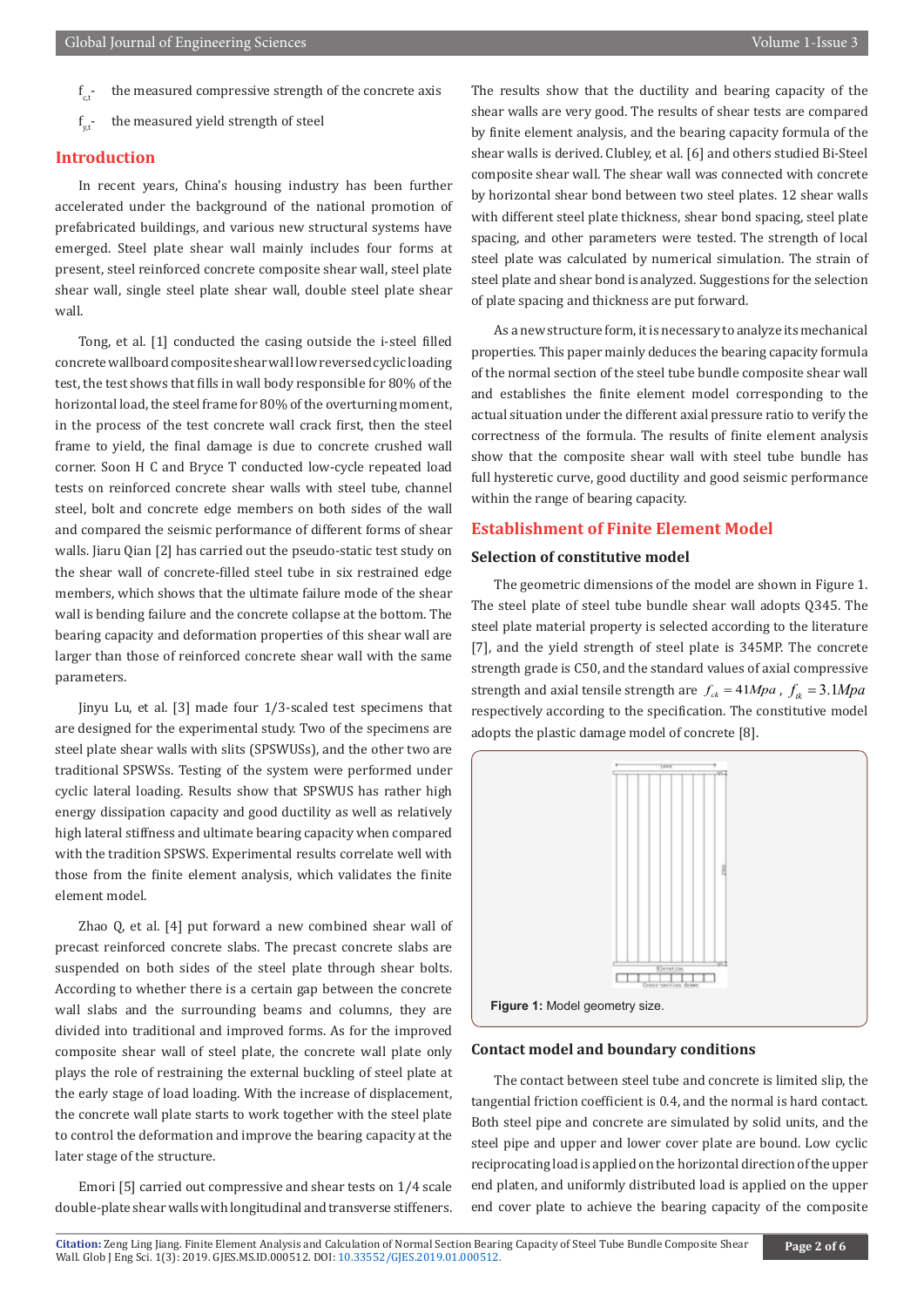shear wall made of steel tube bundle concrete under different axial pressures, while the lower end cover plate is the fixed end. The boundary condition and loading method of the model are shown in Figure 2.



#### **Loading system**

The loading system is divided into two modes: preloading and formal loading. The preloading of finite element is to enable the finite element contact conditions and stress to be smooth and orderly and avoid the calculation interruption caused by the nonconvergence of the results. The loading system is shown in Figure 3.



# **Formula for Calculating the Bearing Capacity of Normal Section**

The section stress distribution of the composite shear wall with steel tube bundle conforms to the assumption of flat section [9], so the bearing capacity analysis can be conducted according to the assumption of flat section. According to the balance equation, ∑N  $= 0$ ,  $\Sigma$ N = 0 can be obtained. The following is the calculation model of the formula for calculating the bending bearing capacity of shear wall

The vertical force is balance:

$$
N = N_c + A_{yhc} f_y + A_{yvc} f_y - A_{yht} f_y - A_{yvt} f_y
$$
 (1)

Vertical load bearing on concrete compression zone  $N_c$ :

$$
N_c = \beta f_c x (b - 2t) \tag{2}
$$

By (1), (2) and substituting the corresponding dimensions, the following formula can be obtained:

$$
N = N_c + 2txf_y + n_1t(b-2t)f_y - 2f_y(h-x) - n_2t(b-2t)f_y
$$
 (3)

The height of concrete compression zone obtained from equation x is:

$$
x = \frac{N - n_1t(b - 2t)f_y + n_2t(b - 2t)f_y + 2f_yh}{\beta f_c(b - 2t) + 4f_y}
$$
 (4)

The moment of wall section center is obtained:

$$
M = 0.5 \beta f_c x (h - \beta x) + f_y A_{yvc} d_{yhc} + f_y A_{yvc} d_{yvc} - A_{yht} f_y d_{yht} - A_{yvt} f_y d_{yvt}
$$
  
(5)

From the formula (4) and (5) and substituted into the corresponding dimensions, we can get:

$$
M = 0.5 \beta f_c x (b - 2t \hat{y} h - \beta x) + 2 f_y x (h - x) + 2 f_y t (b - 2t) \left[ n_1 (h - t) / 2 - \sum_{i=1}^{n_1} (i - 1) l_c \right]
$$
  
(6)

# **The Finite Element Results are Compared with the Calculated Values of The Formula**

#### **Calculation of axial pressure ratio**

The bearing capacity and ductility performance of the components are affected by the axial compression ratio. According to the technical regulations of the concrete structure of high-rise building:

Design the calculation formula of axial pressure ratio:

$$
n_d = \frac{N}{f_{c,d}A_c + f_{y,d}A_s}
$$
 (7)

Calculation formula of actual axial pressure ratio:

$$
n_d = \frac{N}{f_{c,t}A_c + f_{y,t}A_s}
$$
 (8)

In the case that other parameters remain unchanged, different axial forces are applied to the model to change the axial pressure ratio to study the impact on the seismic performance of the composite shear wall of steel tube bundle concrete. In the case of different axial compression ratios, the hysteretic curve of steel tube bundle composite shear wall under low circumferential counterload is shown in Figure 4. The axial force in Table 1 is obtained by using the calculation formula of the actual axial pressure ratio.

#### **Hysteretic curve**

The curve of hysteresis curve is the curve between force and displacement obtained under low cyclic repeated loading. The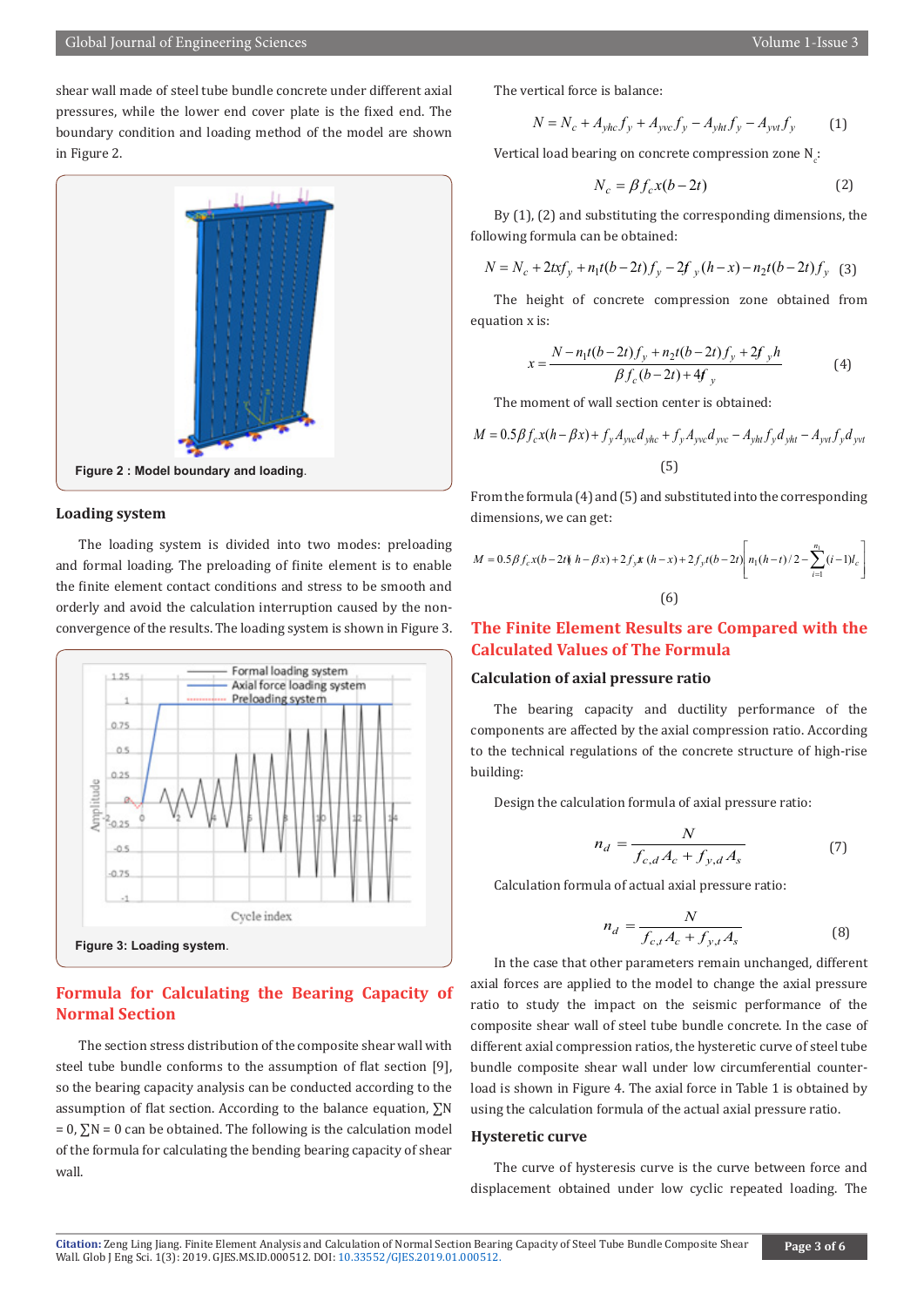hysteretic curve of Figure 4 is obtained under the loading system of Figure 3. At the initial stage of loading, the hysteretic curve under different axial compression ratios is a straight line, and the shear wall of steel tube bundle is in the elastic stage. Before reaching the peak load, the hysteretic curve is fusiform, full in shape, without pinching. It can be seen from Figure 4 that as the axial pressure ratio increases, the squeeze spindle phenomenon of hysteretic curve becomes more and more obvious. When the axial compression ratio reaches 0.5, the hysteretic curve takes on a "Z" shape, indicating that the concrete and steel plate have relatively obvious slip. When the axial compression ratio is 0.6, the hysteretic curve appears obvious disorder, indicating that the concrete is crushed, the steel plate yields, and the steel tube bundle composite shear wall fails.

#### **Skeleton curve**

It can be seen from Figure 4 and Figure 5 that the axial compression ratio has a certain influence on the bearing capacity of the composite shear wall with steel tube bundle. When the axial pressure ratio is between 0.1 and 0.2, the axial pressure ratio has no effect on the composite shear wall of steel tube bundle, and the skeleton curve is nearly coincident. When the axial pressure ratio is less than or equal to 0.3, the skeleton curve is slow and ductile. When the axial pressure ratio is greater than or equal to 0.4, the skeleton curve has a relatively obvious drop section, and the bearing capacity also has a corresponding decline. When the axial pressure ratio increased from 0.3 to 0.4, 0.5 and 0.6, the horizontal peak load decreased by 8%, 25% and 54% compared with that when the axial pressure ratio was 0.3, and the horizontal load decreased rapidly.

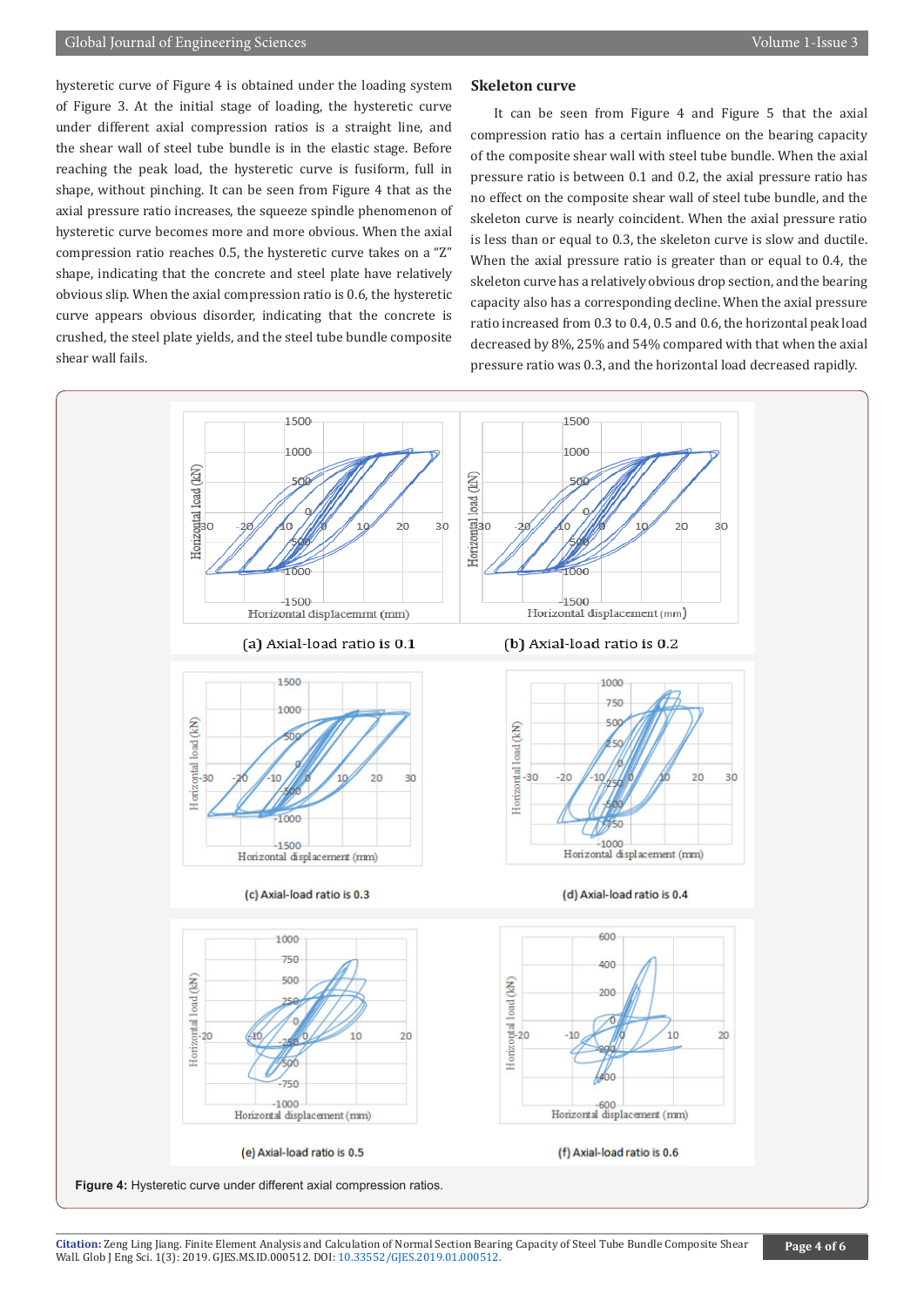

**Figure 5 :** Skeleton diagram of composite shear wall with steel tube bundle.

| <b>Design Axial</b><br><b>Compression Ratios</b> | <b>Actual Axial Pressure</b><br><b>Ratios</b> | <b>Axial Pressure (kN)</b> | <b>The Finite Element</b><br>Value $v_{\rm s}$ (kN) | <b>Calculated Value v</b><br>(kN) | $\mathbf{v}_{\rm s}/\mathbf{v}_{\rm c}$ |
|--------------------------------------------------|-----------------------------------------------|----------------------------|-----------------------------------------------------|-----------------------------------|-----------------------------------------|
| 0.14                                             | 0.1                                           | 732                        | 1031                                                | 961                               | 1.07                                    |
| 0.27                                             | 0.2                                           | 1586                       | 1031                                                | 1021                              | 1.01                                    |
| 0.41                                             | 0.3                                           | 2319                       | 979                                                 | 946                               | 1.03                                    |
| 0.55                                             | 0.4                                           | 3051                       | 899                                                 | 874                               | 1.03                                    |
| 0.68                                             | 0.5                                           | 3783                       | 739                                                 | 709                               | 1.04                                    |
| 0.82                                             | 0.6                                           | 4515                       | 449                                                 | 711                               | 0.63                                    |

# **Table 1:** Calculation results for different axial compression ratios.

#### **Calculation results for different axial compression ratios**

It can be seen from the calculation results in Table 1 when the axial pressure ratio is less than or equal to 0.5, the finite element calculation results are in good agreement with the formula calculation results, with the maximum error of less than 10% and the average error of less than 5%. When the axial pressure ratio is equal to 0.6, the error of finite element calculation result and formula calculation value is relatively large, because the formula calculation value does not take the damage of concrete into account. In fact, when the axial compression ratio is 0.6, most concrete has been crushed, but the formula still takes the standard value of concrete strength, so the formula is much larger than the finite element value.

# **Conclusion**

1. Through ABAQUS finite element software, the finite element analysis model of composite shear wall with steel tube bundle was established, and the mechanical properties of composite shear wall with steel tube bundle were analyzed under different axial compression

ratios. The results of finite element analysis and formula calculation show that the bearing capacity of composite shear wall with steel tube bundle is the maximum when the axial pressure ratio is 0.2, and the bearing capacity decreases rapidly when the axial pressure ratio is greater than 0.2 (Chart 1).

| <b>Chart 1:</b> Composite shear wall parameters of steel tube bundles of different thickness. |
|-----------------------------------------------------------------------------------------------|
|-----------------------------------------------------------------------------------------------|

| <b>Number</b> | <b>Strength Grade</b><br>of Concrete | <b>Elasticity</b><br><b>Modulus</b><br>(MPaO) | <b>Thickness of</b><br><b>Steel Plate</b><br>(mm) | <b>Steel Strength</b><br>Grade (Mpa) | Axial-Load<br>Ratio | <b>Partion</b><br>Number (lump) | <b>The Wall</b><br>Height (mm) |
|---------------|--------------------------------------|-----------------------------------------------|---------------------------------------------------|--------------------------------------|---------------------|---------------------------------|--------------------------------|
| <b>YZO-1</b>  | C50                                  | 34500                                         | 4                                                 | 345                                  | 0.1                 | 10                              | 2900                           |
| YZQ-2         | C50                                  | 34500                                         | $\overline{4}$                                    | 345                                  | 0.2                 | 10                              | 2900                           |
| YZQ-3         | C50                                  | 34500                                         | 4                                                 | 345                                  | 0.3                 | 10                              | 2900                           |
| YZQ-4         | C50                                  | 34500                                         | $\overline{4}$                                    | 345                                  | 0.4                 | 10                              | 2900                           |
| YZQ-5         | C50                                  | 34500                                         | $\overline{4}$                                    | 345                                  | 0.5                 | 10                              | 2900                           |
| YZQ-6         | C50                                  | 34500                                         | 4                                                 | 345                                  | 0.6                 | 10                              | 2900                           |

- 2. The results show that the finite element values agree well with the calculated values of the formula. It is verified that the formula is applicable to the calculation of normal section bearing capacity of combined shear wall with steel tube bundle.
- 3. The finite element model can accurately simulate the working mechanism of the composite shear wall of steel tube bundle and can provide a basis for the actual engineering design and application of the composite shear wall of steel tube beam.

#### **Acknowledgment**

None.

#### **Conflict of Interest**

No conflict of interest.

#### **References**

- 1. Tong X, Hajjar JF, Schultz AE, Shield CK (2005) Cyclic [behavior](https://experts.umn.edu/en/publications/cyclic-behavior-of-steel-frame-structures-with-composite-reinforc) of steel frame structures with composite [reinforced](https://experts.umn.edu/en/publications/cyclic-behavior-of-steel-frame-structures-with-composite-reinforc) concrete infill walls and [partially-restrained](https://experts.umn.edu/en/publications/cyclic-behavior-of-steel-frame-structures-with-composite-reinforc) connections. Journal of Constructional Steel Research [61\(4\):531-52.](https://experts.umn.edu/en/publications/cyclic-behavior-of-steel-frame-structures-with-composite-reinforc)
- 2. Qian J, Jiang Z, Ji X (2012) Behavior of steel [tube-reinforced](https://www.infona.pl/resource/bwmeta1.element.elsevier-727536d4-ad08-341b-a3b6-2b37b5aacaf9) concrete [composite](https://www.infona.pl/resource/bwmeta1.element.elsevier-727536d4-ad08-341b-a3b6-2b37b5aacaf9) walls subjected to high axial force and cyclic loading. [Engineering](https://www.infona.pl/resource/bwmeta1.element.elsevier-727536d4-ad08-341b-a3b6-2b37b5aacaf9) Structures 36:173-84.
- 3. Lu J, Yu S, Xia J, Qiao X, Tang Y (2018) Experimental study on the hysteretic behavior of steel plate shear wall with unequal length slits. Journal of Constructional Steel Research 147:477-87.